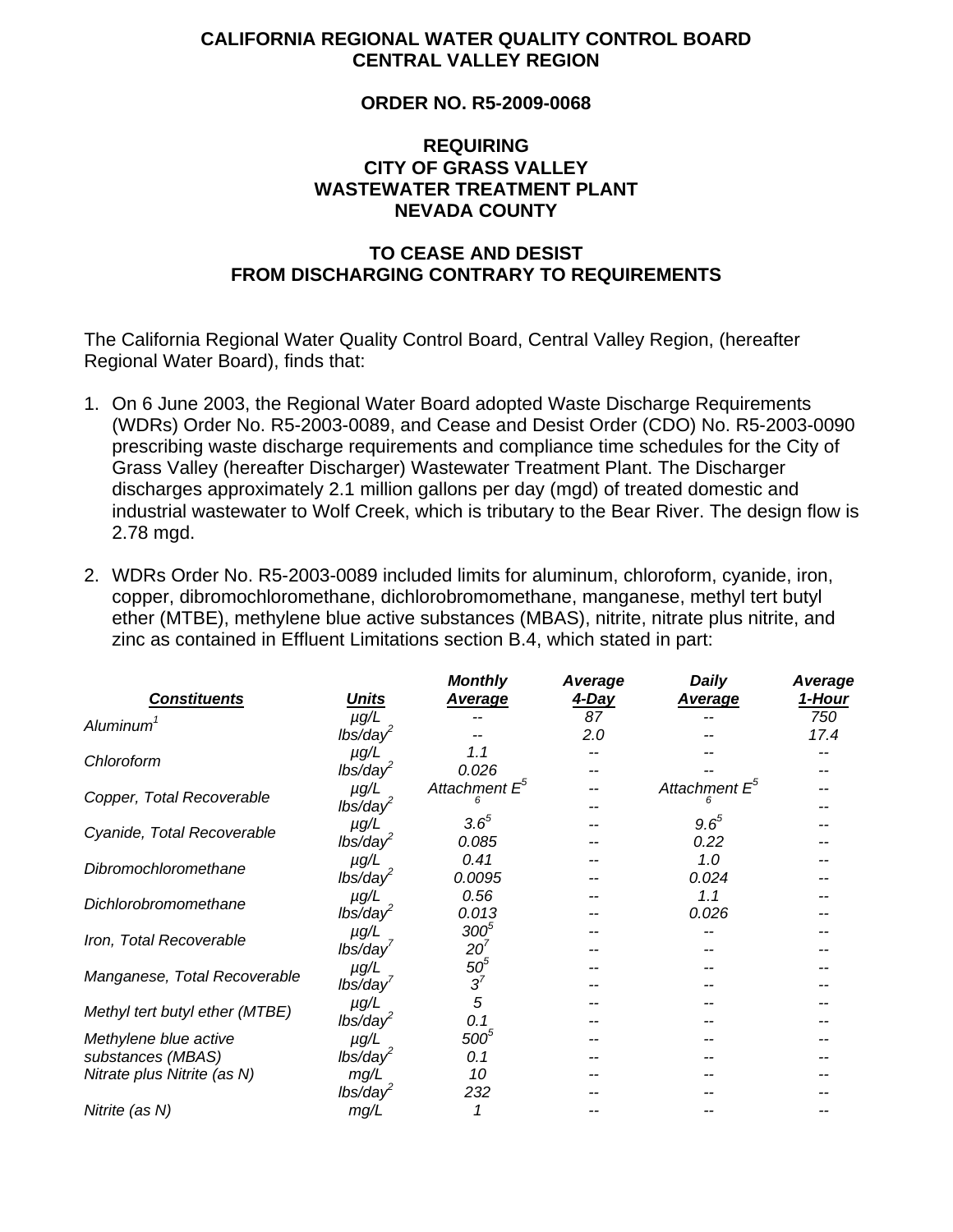| <b>Constituents</b>                    | <u>Units</u>       | <b>Monthly</b><br>Average | Average<br>4-Dav | Daily<br>Average          | Average<br>1-Hour        |
|----------------------------------------|--------------------|---------------------------|------------------|---------------------------|--------------------------|
|                                        | lbs/day            | 23                        | $-$              | $- -$                     | $- -$                    |
| Zinc, Total Recoverable                | μg/L               | Attachment G <sup>5</sup> | $\sim$ $\sim$    | Attachment G <sup>5</sup> | $\overline{\phantom{m}}$ |
|                                        | $lbs/da\checkmark$ |                           | $- -$            | $- -$                     | $- -$                    |
| $A \sim A \sim A \sim A \sim A \sim A$ |                    |                           |                  |                           |                          |

 *Acid-soluble or total* 

*2 Based on design treatment capacity of 2.78 mgd 5*

 *To be ascertained by a 24-hour composite* 

- *6 The mass limit (lbs/day) shall be equal to the concentration limit (from corresponding Attachment, for corresponding period) multiplied by the design flow of 2.78 mgd and the unit conversion factor 8.345 and divided by 1000 µg/mg 7*
- *Based on design equalized peak flow treatment capacity of 7 mgd*
- 3. WDRs Order No. R5-2003-0089 included a schedule for achieving compliance with the Effluent Limitations for copper, cyanide, dibromochloromethane, dichlorobromomethane, and zinc by 1 March 2008. The WDRs expired on 1 June 2008, however the Discharger submitted a complete Report of Waste Discharge by 3 December 2007, and therefore the permit is administratively extended.
- 4. CDO No. R5-2003-0090 included a schedule for achieving compliance with the Effluent Limitations for aluminum, chloroform, iron, manganese, MTBE, MBAS, nitrite, and nitrate plus-nitrite by 1 March 2008.
- 5. On 6 December 2007, the Regional Water Board adopted Cease and Desist Order (CDO) No. R5-2007-0163, which provided additional time for the Discharger to comply with final effluent limitations. The Regional Water Board found that the Discharger was not able to consistently comply with the effluent limitations for aluminum, chloroform, copper, cyanide, dibromochloromethane, dichlorobromomethane, manganese, nitrateplus-nitrite, nitrite, and zinc. The schedules for completing the actions necessary to achieve full compliance would exceed the expiration date of the WDR (1 June 2008) and would exceed the 1 March 2008 compliance dates in the WDR and CDO. Additional time was necessary to complete site-specific studies, plant improvements, and litigation that will improve the quality and consistency of the effluent and improve compliance with effluent limitations. These limitations were new requirements that became applicable to the Order after the effective date of adoption of the waste discharge requirements, and after 1 July 2000, for which new or modified control measures are necessary in order to comply with the limitation, and the new or modified control measures cannot be designed, installed, and put into operation within 30 calendar days.
- 5. On **12 June 2009**, the Regional Water Board adopted Order No. R5-2009-0067 rescinding Order No. R5-2003-0089 and prescribing renewed waste discharge requirements for the Facility. Order No. R5-2009-0067 contains requirements that read, in part, as follows: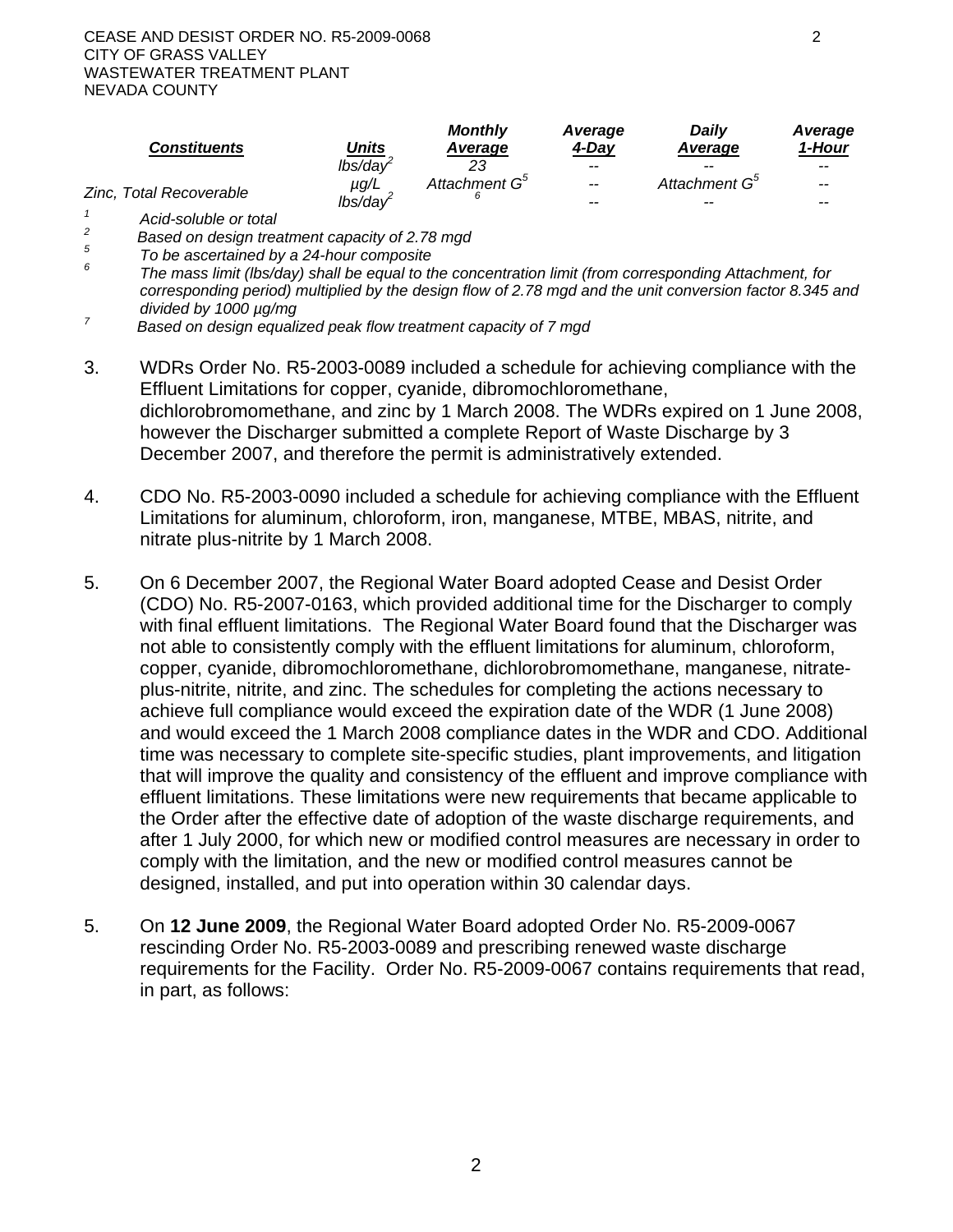# *"IV. EFFLUENT LIMITATIONS AND DISCHARGE SPECIFICATIONS*

# *A. Effluent Limitations – Discharge Point No. 001*

*The Discharger shall maintain compliance with the following effluent limitations at Discharge Point 001, with compliance measured at Monitoring Location EFF-001 as described in the attached MRP (Attachment E):* 

*a. The Discharger shall maintain compliance with the effluent limitations specified in Table 6:* 

|                                     |                      | <b>Effluent Limitations</b> |                   |                         |                                               |                                               |
|-------------------------------------|----------------------|-----------------------------|-------------------|-------------------------|-----------------------------------------------|-----------------------------------------------|
| <b>Parameter</b>                    | <b>Units</b>         | Average<br><b>Monthly</b>   | Average<br>Weekly | <b>Maximum</b><br>Daily | <i><b>Instantaneous</b></i><br><b>Minimum</b> | <i><b>Instantaneous</b></i><br><b>Maximum</b> |
| Chloro-                             | $\mu$ g/L            | 0.41                        |                   | 0.97                    |                                               |                                               |
| dibromomethane                      | $lbs/day^1$          | 0.0095                      |                   | 0.022                   | --                                            |                                               |
| Cyanide, Total                      | $\mu$ g/L            | 3.6                         |                   | 9.6                     | --                                            |                                               |
| Recoverable                         | $lbs/day^1$          | 0.085                       |                   | 0.22                    | --                                            |                                               |
| Dichloro-                           | $\mu$ g/L            | 0.56                        |                   | 1.1                     | --                                            |                                               |
| bromomethane                        | $lbs/day^1$          | 0.013                       |                   | 0.026                   | --                                            |                                               |
| Nitrate + Nitrite                   | mg/L                 | 10                          |                   | --                      | --                                            |                                               |
| (as N)                              | lbs/day <sup>1</sup> | 232                         |                   | --                      | --                                            |                                               |
| <b>Nitrite</b>                      | mg/L                 | ⊣                           |                   | --                      |                                               |                                               |
| (as N)                              | lbs/day              | 23                          | --                | --                      | --                                            |                                               |
| Based on a design flow of 2.78 mgd. |                      |                             |                   |                         |                                               |                                               |

#### *Table 6. Effluent Limitations*

*Manganese. Effluent manganese shall not exceed 50 µg/L as an annual average.* 

- 6. The Discharger has completed several efforts to attain compliance, including a pretreatment program, conducting site-specific water effect ratio and translator studies, and implementation of a pollution prevention program, as attempts to reduce overall inflow of contaminants into the treatment plant. The Discharger is planning to construct major plant improvements to add ultraviolet light (UV) disinfection and to upgrade the biological nitrogen removal process. The Discharger is also involved in litigation with Newmont USA Limited regarding abandoned mine drainage from the Drew Tunnel, which the Discharger contends is a source of aluminum and manganese entering the treatment plant. The Discharger's ability to comply with manganese effluent limitations by the 1 March 2010 compliance date in this Order depends on timely action by all parties to participate in the resolution of the mine discharge. Ongoing litigation may delay the Discharger's compliance with manganese final limitations and modification to the March 2010 compliance date may need to be considered in the future as more information becomes available.
- 7. Section 13301 of the California Water Code (CWC) states in part, "*When a regional board finds that a discharge of waste is taking place or threatening to take place in*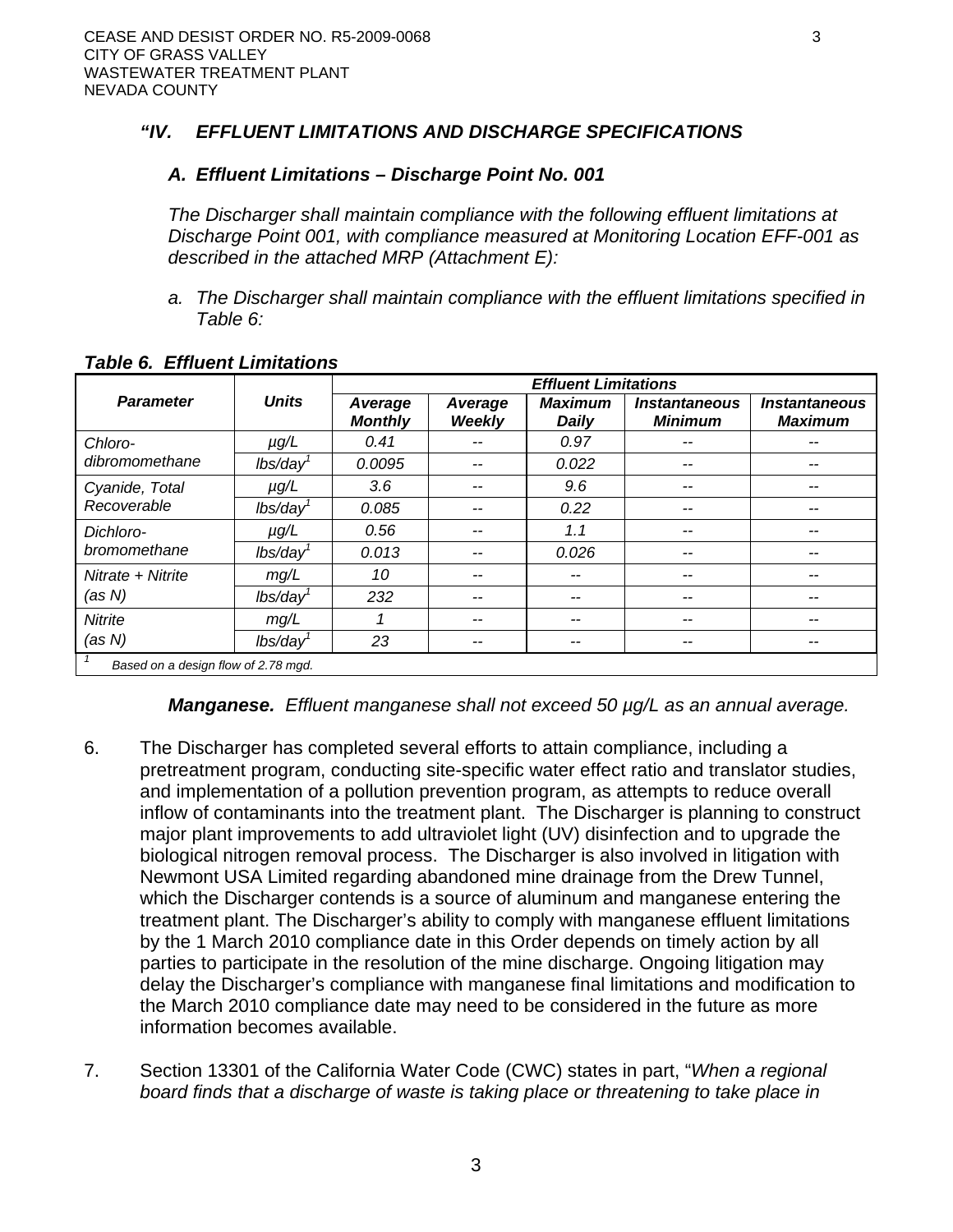*violation of requirements or* discharge *prohibitions prescribed by the regional board or the state board, the board may issue an order to cease and desist and direct that those persons not complying with the requirements or discharge prohibitions (a) comply forthwith, (b) comply in accordance with a time schedule set by the board, or (c) in the event of a threatened violation, take appropriate remedial or preventative action. In the event of an existing or threatened violation of waste discharge requirements in the operation of a community sewer system, cease and desist orders may restrict or prohibit the volume, type, or concentration of waste that might be added to such system by dischargers who did not discharge into the system prior to the issuance of the cease and desist order. Cease and desist orders may be issued directly by a board, after notice and hearing, or in accordance with the procedure set forth in Section 13302.*"

- 8. In accordance with California Water Code (CWC) Section 13385(j)(3), the Regional Water Board finds that the Discharger is not able to consistently comply with the effluent limitations for cyanide, dibromochloromethane, dichlorobromomethane, manganese, and nitrate plus nitrite, and nitrite. The schedules for completing the actions necessary to achieve full compliance exceed adoption date of this Order. Additional time is necessary to complete site-specific studies, plant improvements, and litigation that will improve the quality and consistency of the effluent and improve compliance with effluent limitations. New time schedules are necessary in a CDO for all the constituents listed above. These limitations were new requirements that became applicable to the Order after the effective date of adoption of the waste discharge requirements, and after 1 July 2000, for which new or modified control measures are necessary in order to comply with the limitation, and the new or modified control measures cannot be designed, installed, and put into operation within 30 calendar days.
- 9. CWC section 13385(h) and (i) require the Regional Water Board to impose mandatory minimum penalties upon dischargers that violate certain effluent limitations. CWC section 13385(j) exempts the discharge from mandatory minimum penalties "*where the waste discharge is in compliance with either a cease and desist order issued pursuant to Section 13301 or a time schedule order issued pursuant to Section 13300, if all the [specified] requirements are met.*"
- 10. Compliance with this Order exempts the Discharger from mandatory minimum penalties for violations of the effluent limitations for cyanide, dibromochloromethane, and dichlorobromomethane in accordance with CWC section 13385(j)(3). CWC section 13385(j)(3) requires the preparation and implementation of a pollution prevention plan (PPP) pursuant to section 13263.3 of the CWC. CDO No. R5-2007-0163 required the Discharger to submit a PPP for cyanide, dibromochloromethane, and dichlorobromomethane. This Order requires the Discharger to update and implement the existing PPPs for these parameters.
- 11. Because CDO No. R5-2003-0090 provided the Discharger with almost 5 years to comply with effluent limitations for manganese, nitrite and nitrate-plus-nitrite, the exception from mandatory minimum penalties pursuant to CWC section 13385(j)(3) does not apply for these constituents. Pursuant to CWC section 13263.3(d)(1)(D), a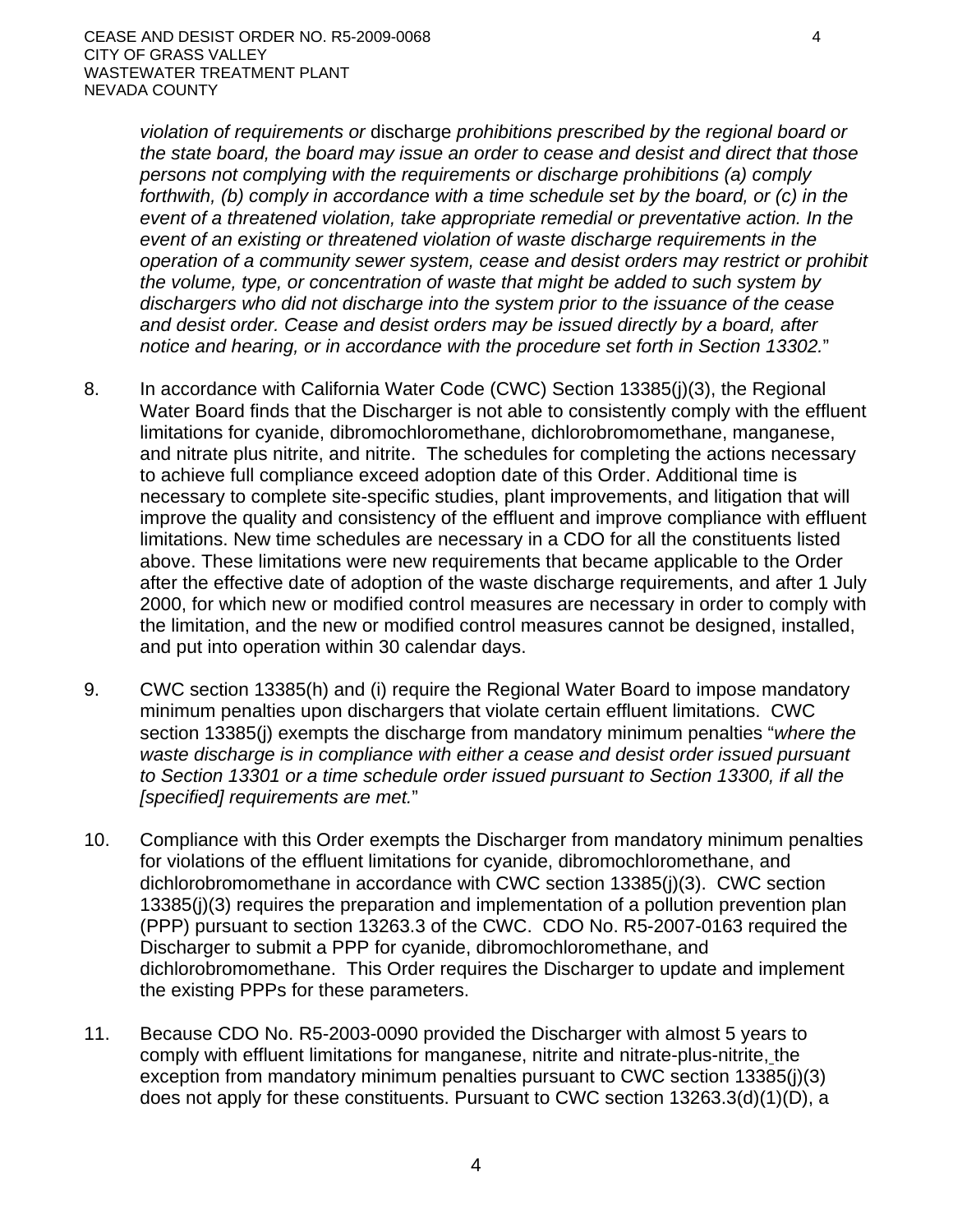pollution prevention plan was required in CDO No. R5-2007-0163 for manganese, nitrite, and nitrate-plus-nitrite in order to effectively reduce the effluent concentrations by source control measures. This Order requires the Discharger to update and implement the existing PPPs for these parameters.

- 12. Since the time schedules for completion of actions necessary to bring the waste discharge into compliance exceeds 1 year, this Order includes interim requirements and dates for their achievement. The time schedules do not exceed 5 years. This Order includes interim requirements and dates for their achievement. The time schedules do not exceed 5 years.
- 13. The compliance time schedule in this Order includes interim effluent limitations for cyanide, chlorodibromomethane, dichlorobromomethane, manganese, and nitrate plus nitrite. Interim effluent limitations typically consist of a daily effluent concentration derived using sample data provided by the Discharger. Existing interim average daily limitations for cyanide, dibromochloromethane, dichlorobromomethane, manganese, and nitrate plus nitrite as established in CDO Order No. R5-2007-0163, are included in this Order. To maintain consistency with interim limitations established in CDO No. R5- 2007-0163, interim limitations for all constituents described above are established as average daily effluent limitations. In developing the interim limitations, when there are ten sampling data points or more, sampling and laboratory variability is accounted for by establishing interim limits that are based on normally distributed data where 99.9% of the data points will lie within 3.3 standard deviations of the mean (*Basic Statistical Methods for Engineers and Scientists, Kennedy and Neville, Harper and Row*). When there are less than ten sampling data points available, the *Technical Support Document for Water Quality- Based Toxics Control* ((EPA/505/2-90-001), TSD) recommends a coefficient of variation of 0.6 be utilized as representative of wastewater effluent sampling. The TSD recognizes that a minimum of ten data points is necessary to conduct a valid statistical analysis. The multipliers contained in Table 5-2 of the TSD are used to determine a daily limitation based on a long-term average objective. In this case, the long-term average objective is to maintain, at a minimum, the current plant performance level. Thus, when there are less than ten sampling points for a constituent, interim limitations are based on 3.11 times the maximum observed effluent concentration to obtain the daily interim limitation (TSD, Table 5-2). If the statisticallyprojected interim limitation is less than the maximum observed effluent concentration, the interim limitation is established as the maximum observed concentration.
- 14. The Regional Water Board finds that the Discharger can undertake source control and treatment plant measures to maintain compliance with the interim limitations included in this Order. Interim limitations are established when compliance with the final effluent limitations cannot be achieved by the existing discharge. Discharge of constituents in concentrations in excess of the final effluent limitations, but in compliance with the interim effluent limitations, can significantly degrade water quality and adversely affect the beneficial uses of the receiving stream on a long-term basis. The interim limitations, however, establish an enforceable ceiling concentration until compliance with the effluent limitation can be achieved.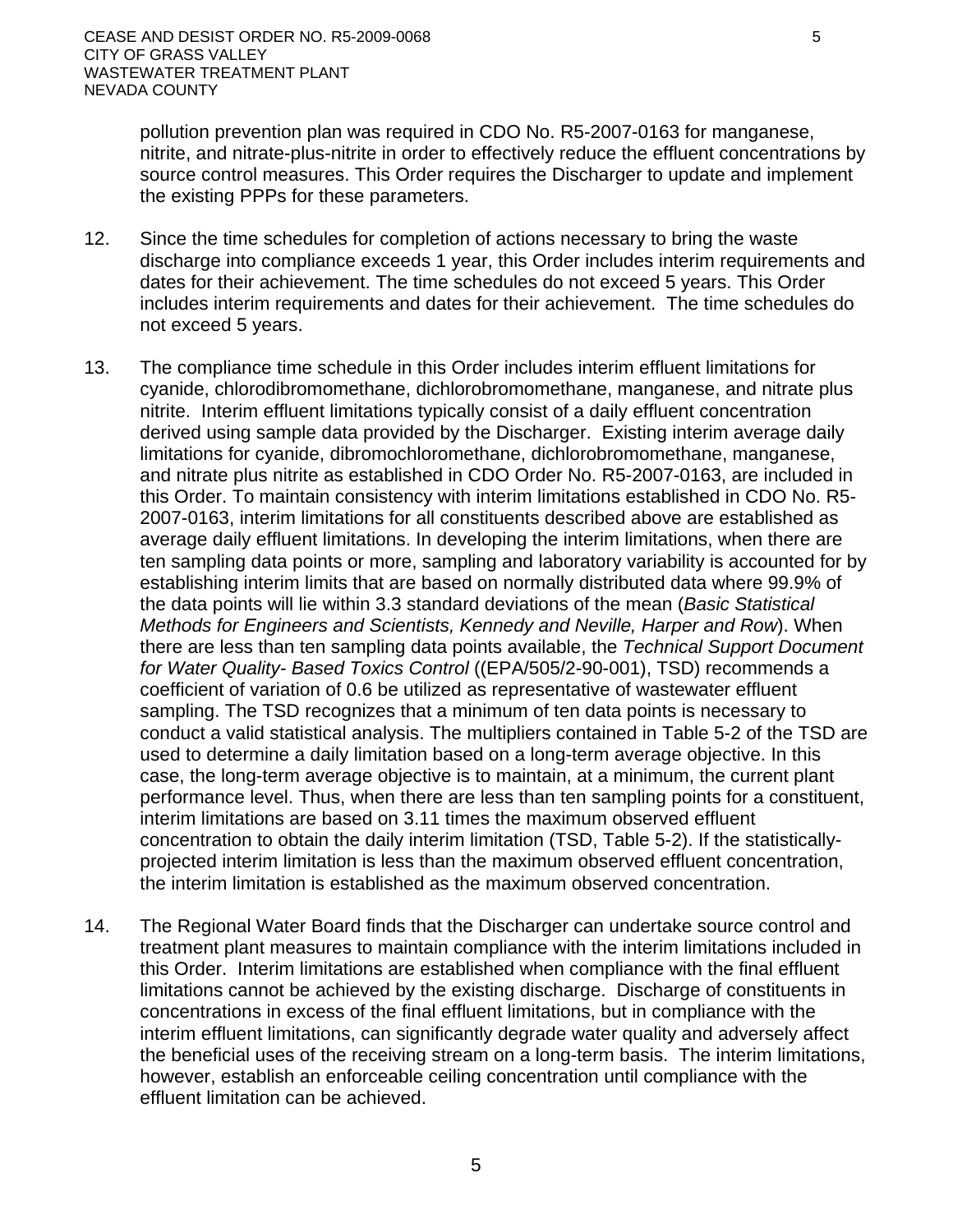- 15. This Order modifies CDO No. R5-2007-0163 in the following ways: it establishes interim effluent limitations based on existing interim limitations or demonstrated plant performance for ammonia; and it provides deadlines for the Discharger to cease and desist from violating an existing order. Issuance of this Order is exempt from the provisions of the California Environmental Quality Act (Public Resources Code, Section 21000, et seq.) ("CEQA") for the following reasons, each of which is an independent basis for exemption.
	- o This Order does not have the potential to cause a significant impact on the environment (Title 14 CCR section 15061(b)(3)) and is not a "project" as defined by CEQA. This Order enforces preexisting requirements to improve the quality of ongoing discharges that are part of the CEQA "baseline"; and includes interim effluent limitations to ensure that discharges do not increase above the CEQA baseline. This Order imposes requirements that will maintain the CEQA baseline while the Discharger attains compliance with the existing requirements. The PPP will identify source control measures in order to meet the preexisting effluent limitations. Since the compliance schedule is as short as possible and any actions to comply with the existing requirements are already required, this Order does not allow any environmental impacts to occur; those impacts would occur regardless of this Order.
	- o Which source control measures the Discharger will identify or select for implementation as a result of source control review in the PPP is indefinite and uncertain. In addition, the Discharger is required to study alternatives and potential adverse impacts in its PPP, under Water Code Section 13263.3(d)(2).
	- o This Order is exempt from CEQA under Water Code Section 13389, since the adoption or modification of a NPDES Permit for an existing source is exempt and this Order only serves to implement WDRs Order No. R5-2009-0067, which is such an NPDES permit.
	- o This Order is exempt pursuant to CEQA Guidelines Section 15321. The discharges subject to this Order are not "hazardous materials." Even assuming for argument's sake that the facility discharges waste that could be considered "hazardous materials," it is questionable whether the Cortese List exception applies to enforcement orders intended to eliminate such discharges. Rather, the exception apparently was intended to apply only to permits for development projects located on a listed site. Also, the discharges occur offsite and do not occur at the site itself.
- 16. The Discharger has complied with the California Environmental Quality Act by preparing a mitigated negative declaration for the wastewater treatment plant improvement project, which was circulated through the State Clearinghouse and adopted by the City of Grass Valley City Council. The City Council approved the Project on August 28, 2007, and filed a Notice of Determination with the Governor's Office of Planning and Research and the Nevada County Clerk on August 29, 2007. The Regional Water Board has considered the mitigated negative declaration, which did not identify any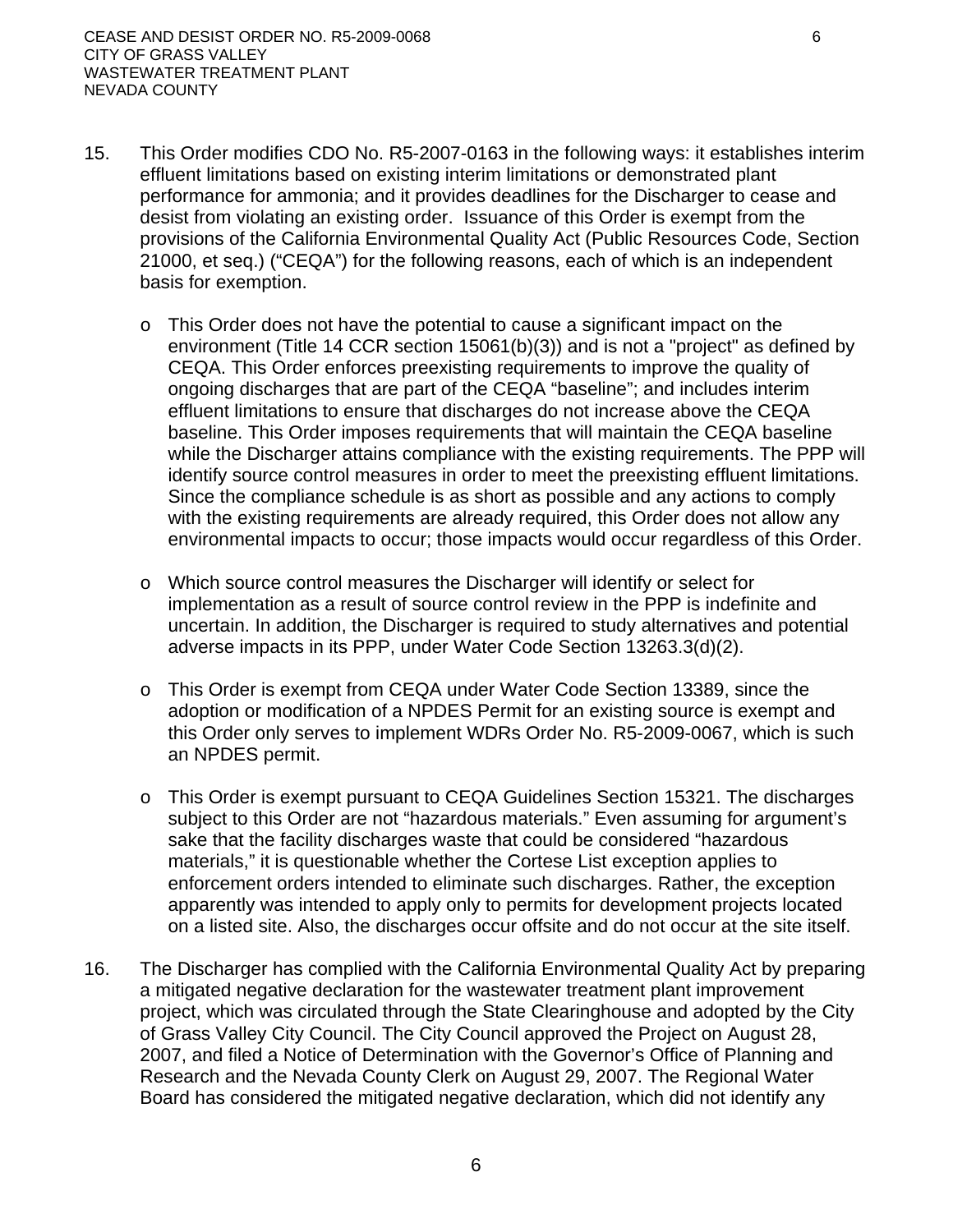environmental impacts to water quality except mitigated erosion potential during construction. Construction is scheduled to be completed by December 2009.

17. Any person adversely affected by this action of the Regional Water Board may petition the State Water Resources Control Board to review this action. The petition must be received by the State Water Resources Control Board, Office of the Chief Counsel, P.O. Box 100, Sacramento, CA 95812-0100, within 30 days of the date on which this action was taken. Copies of the law and regulations applicable to filing petitions will be provided upon request.

**IT IS HEREBY ORDERED THAT** Cease and Desist Order No. R5-2007-0163 is rescinded, and, pursuant to CWC Section 13301:

1. The City of Grass Valley shall comply with the following time schedule to ensure compliance with Order No. R5-2003-0089 effluent limitations for cyanide, dibromochloromethane, dichlorobromomethane, manganese, nitrite and nitrate plus nitrite:

| <b>Task</b> |                                                                                                                                                                                                                                                                                                                               | <b>Compliance Date</b>                            |  |  |
|-------------|-------------------------------------------------------------------------------------------------------------------------------------------------------------------------------------------------------------------------------------------------------------------------------------------------------------------------------|---------------------------------------------------|--|--|
| a.          | Update and implement Pollution Prevention Plan as specified in<br>CWC Section 13263.3 for cyanide, chlorodibromomethane,<br>dichlorobromomethane, manganese, nitrite and nitrate plus nitrite.                                                                                                                                | 90 Days after the effective date<br>of this Order |  |  |
| b.          | Complete construction of plant upgrades.                                                                                                                                                                                                                                                                                      | 1 December 2009                                   |  |  |
| c.          | Demonstrate compliance with the effluent limitations for cyanide,<br>chlorodibromomethane, dichlorobromomethane, manganese,<br>nitrite and nitrate plus nitrite                                                                                                                                                               | 1 March 2010                                      |  |  |
|             | d. Submit Progress Reports <sup>1</sup> .                                                                                                                                                                                                                                                                                     | 1 January 2009 and 1 July 2009                    |  |  |
|             | The progress reports shall detail what steps have been implemented towards achieving compliance with waste<br>discharge requirements, including studies, construction progress, evaluation of measures implemented, and<br>recommendations for additional measures as necessary to achieve full compliance by the final date. |                                                   |  |  |

2. The following interim effluent limitations shall be effective immediately, and shall remain in effect through 1 March 2010, or when the Discharger is able to come into compliance with the final effluent limitation, whichever is sooner.

| <b>Parameter</b>                   | <b>Units</b> | <b>Effluent Limitations</b> |                      |  |  |  |
|------------------------------------|--------------|-----------------------------|----------------------|--|--|--|
|                                    |              | <b>Monthly Median</b>       | <b>Maximum Daily</b> |  |  |  |
| <b>Priority Pollutants</b>         |              |                             |                      |  |  |  |
| Cyanide, Total                     | $\mu$ g/L    |                             | 15                   |  |  |  |
|                                    | lbs/day      |                             | 0.35                 |  |  |  |
| Chlorodibromomethane               | $\mu$ g/L    | --                          | 2.47                 |  |  |  |
|                                    | lbs/day      | --                          | 0.057                |  |  |  |
| Dichlorobromomethane               | $\mu$ g/L    | --                          | 14                   |  |  |  |
|                                    | lbs/day      | --                          | 0.33                 |  |  |  |
| <b>Non-Conventional Pollutants</b> |              |                             |                      |  |  |  |
| Manganese                          | $\mu$ g/L    |                             | 249                  |  |  |  |
| Nitrate plus Nitrite, Total (as N) | mq/L         |                             | 17                   |  |  |  |
| <b>Total Coliform Organisms</b>    | MPN/100 mL   | 2.2                         | 23                   |  |  |  |